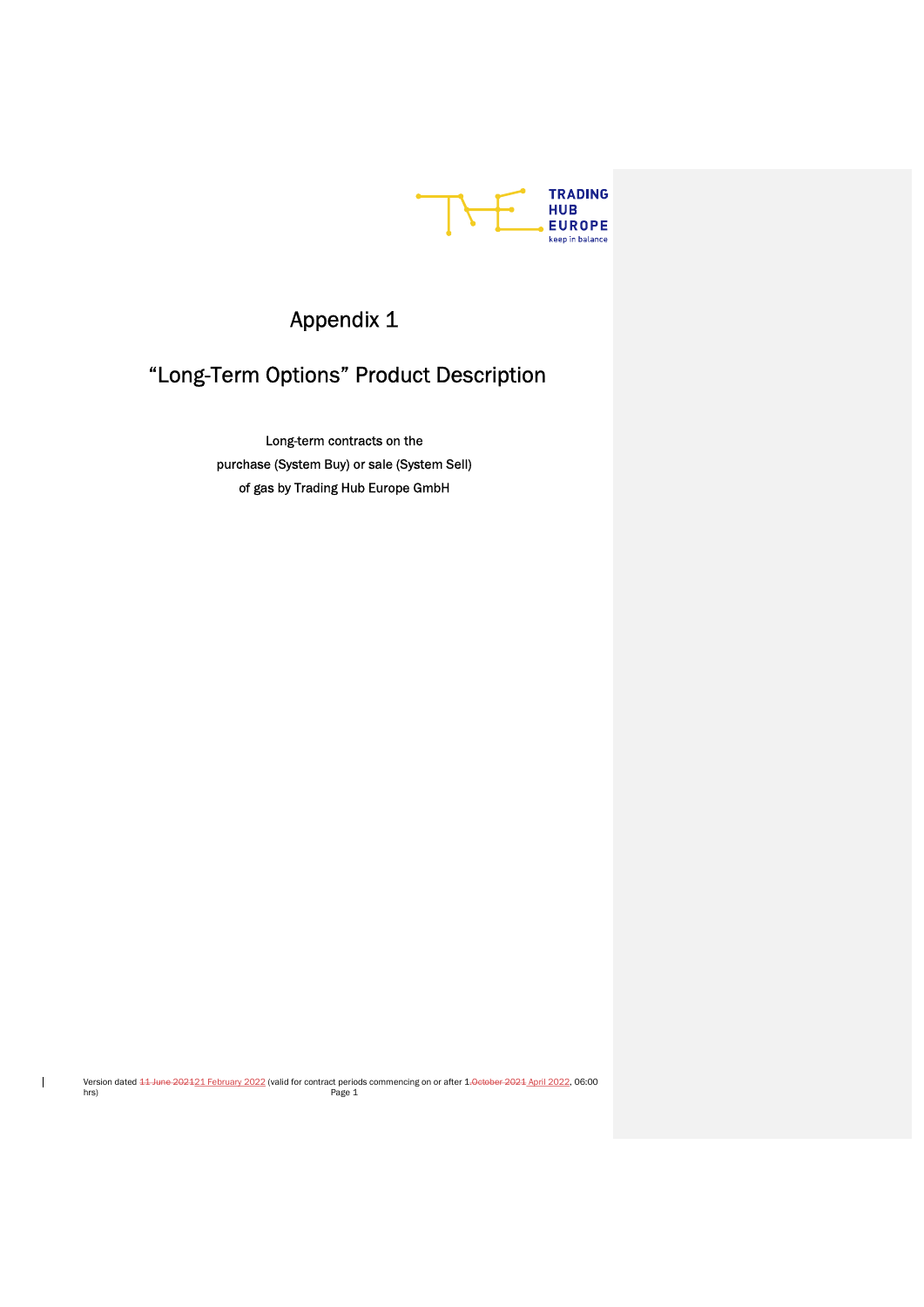

# List of contents

 $\mathbb T$ 

|    | <b>Product Design</b> |     |
|----|-----------------------|-----|
|    | Lot Size              |     |
|    |                       |     |
| з  |                       |     |
| 4  |                       | 9   |
| 5  |                       |     |
|    |                       |     |
| 6  | Call Orders           |     |
|    |                       |     |
|    |                       |     |
|    |                       |     |
| 8  |                       |     |
|    |                       | .13 |
| 9  |                       |     |
|    |                       |     |
| 10 | Penalties             |     |
|    |                       |     |

Version dated 44-June 202421 February 2022 (valid for contract periods commencing on or after 1.0eteber 2024 April 2022, 06:00 hrs)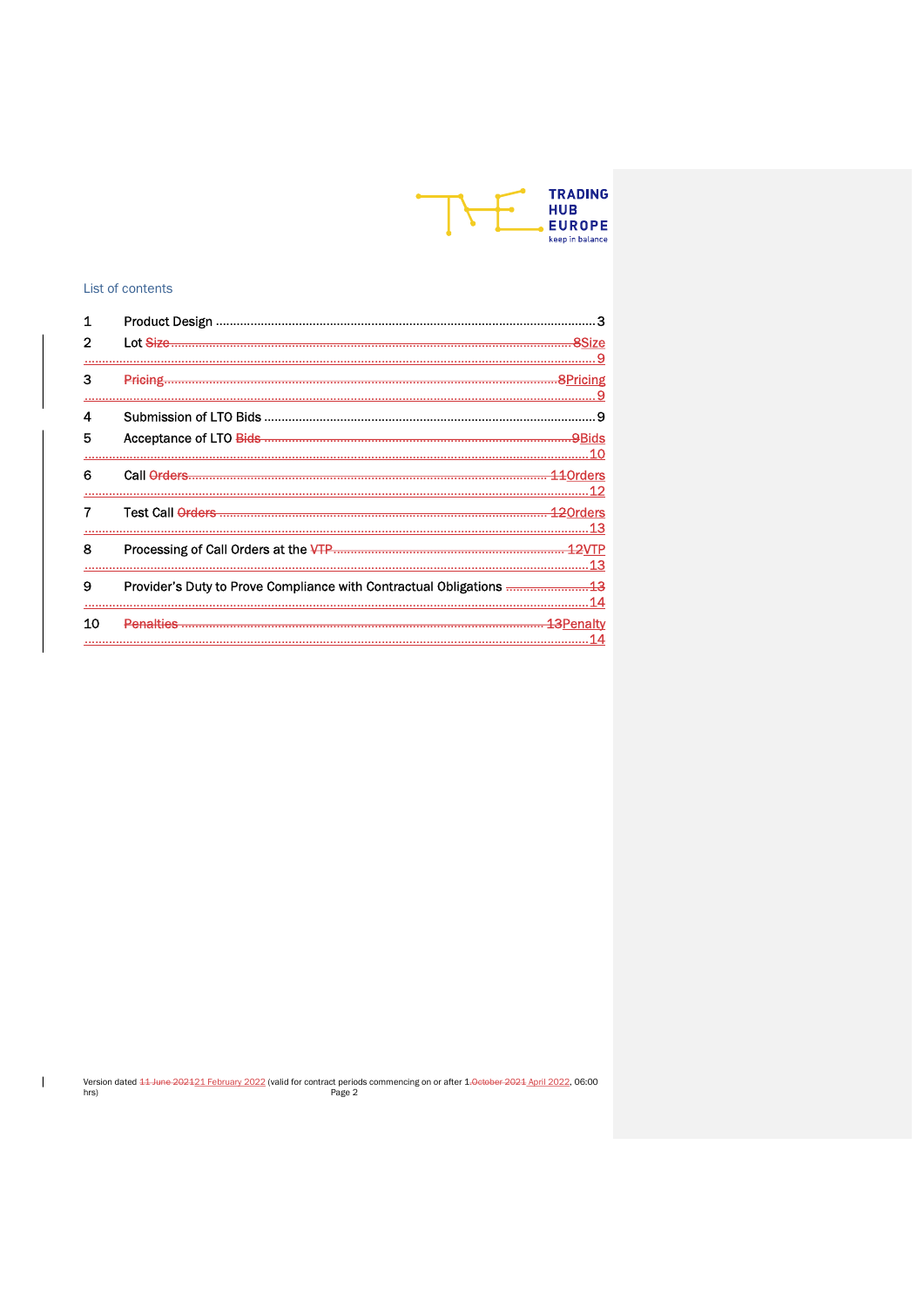

## 1 Product Design

 $\overline{\phantom{a}}$ 

- (1) A "Long-Term Option" ("LTO") is an External System Balancing Transaction under which a Provider undertakes to ensure its ability during the relevant Contract Period agreed pursuant to section 3 (5) (a) of the Terms and Conditions for External System Balancing Actions to sell gas to (System Buy) or buy gas from (System Sell) the market area manager Trading Hub Europe GmbH ("MAM"), with the available product variants being:
	- a) Hour ("H") and
	- b) Rest-of-the-Day ("RoD")
- (2) Where an LTO is agreed for the product variant "H", the relevant Provider shall ensure its ability on each and every gas day throughout the relevant Contract Period to supply (System Buy) or receive (System Sell) a specified hourly quantity of gas in any specified individual hour on receiving an instruction to this effect ("Call Order") from the MAM. The Provider shall thus only supply (System Buy) or receive (System Sell) the instructed gas quantity in the relevant hour in respect of which the Provider has received a Call Order pursuant to section 6 of this Product Description ("Call Hour"). Call Orders may be issued for individual hours during each gas day. Under LTOs for the product variant "H", the relevant Provider has an obligation to ensure that it will supply (System Buy) or receive (System Sell) an instructed gas quantity in each Call Hour on any given gas day throughout the relevant Contract Period, provided the MAM issues the relevant Call Order in good time, i.e. no less than three (3) hours before the start of each Call Hour ("Call Lead Time"). The Provider shall ensure that it is in a position to make or take delivery of the agreed gas quantity during each and every individual hour of each and every gas day throughout the relevant Contract Period.
- (3) For the product variant "RoD", the MAM will in each invitation to tender specify the maximum number of gas days for each Contract Period on which the MAM may call on the Provider to render its service ("Call Days"). The Provider shall ensure that it can supply (System Buy) or receive (System Sell) gas quantities at a constant hourly rate from the hour from which the call is made ("Call Hour") until the end of the respective gas day ("Call Period"), i.e. for a maximum of 24 hours per gas day<sup>1</sup> and a minimum of one  $(1)$  hour per gas day, up to a maximum of the contracted number of Call Days of the Service Period in the event of a call by the MAM in accordance with section 6 of this Product Specification. Except where a Call Order is issued in respect of the last hour of a gas day only, the product variant "RoD" does not involve the supply (System Buy) or receipt (System Sell) of gas

Version dated <del>11 June 2021</del>21 February 2022 (valid for contract periods commencing on or after 1<del>.0ctober 2021</del> April 2022, 06:00<br>Page 3 <sup>1</sup> On days when the clocks change from or to daylight saving time, a Call Period may comprise up to 25 or 23 hours, respectively.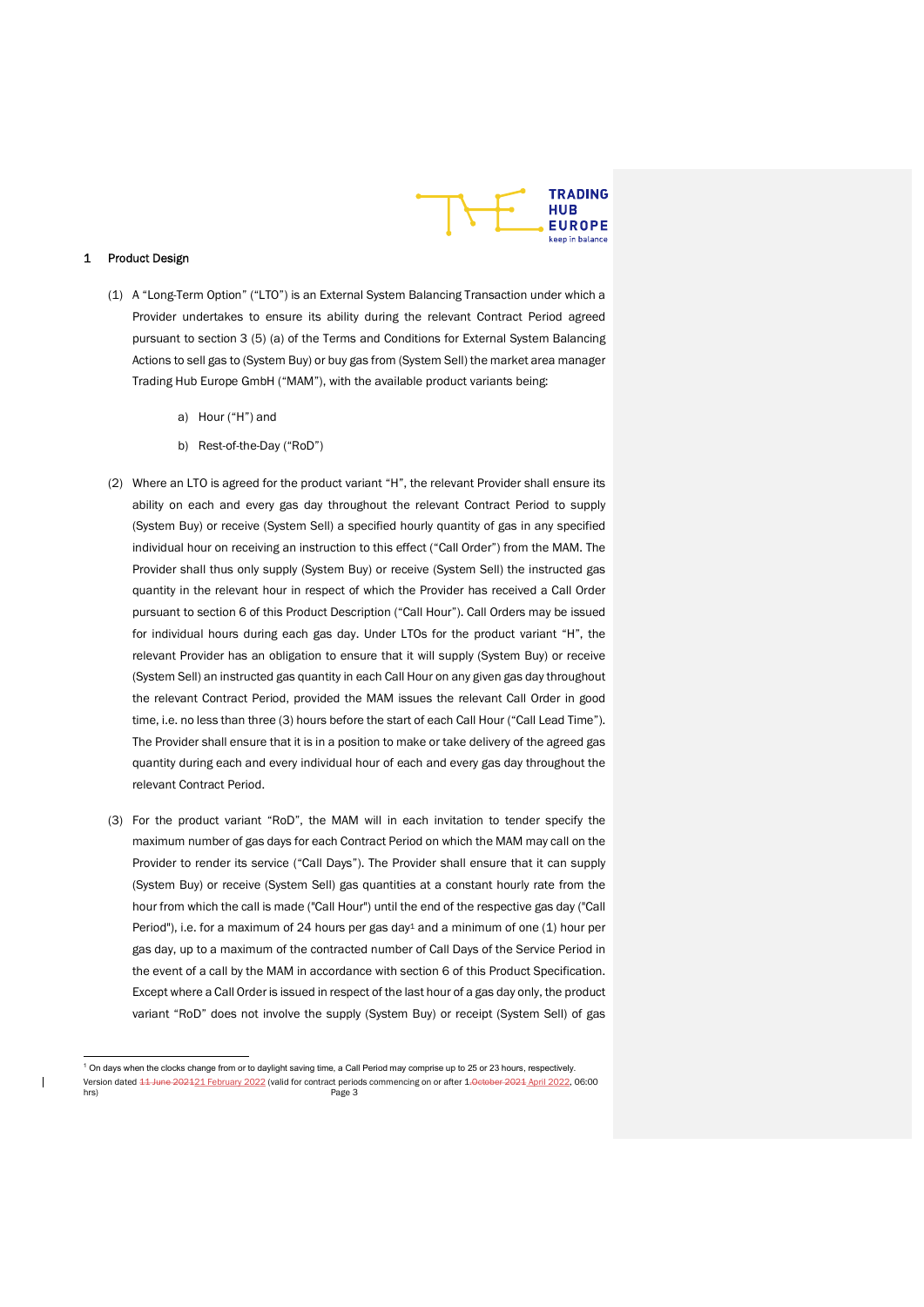

during specified individual hours of a gas day. On receiving a Call Order the relevant Provider shall supply (System Buy) or receive (System Sell) the relevant gas quantity, provided the MAM has issued that Call Order in good time no less than three (3) hours before the start of the Call Hour instructed in each case ("Call Lead Time"). Once the Call Days have been exhausted, no further call shall be made by the MAM within the Contract Period and the Provider's obligation to secure shall cease. If the MAM does not specify a number of call days in an invitation to tender, the number of call days for the respective Contract Period is unlimited, i.e. the Provider must ensure that the MAM can call the agreed performance on every gas day of the Contract Period.

- (4) When submitting an LTO Bid pursuantAs part of its invitation to section 4tender, the ProviderMAM shall specify the balancing zonedetermine one or sector (as the case may be) where the Provider offers to supply or receivemore gas ("Delivery Location")qualities or Balancing Zone(s) / Balancing Sector(s) in accordance with section 3 (2) of the Terms and Conditions for External System Balancing Actions. as a possible location where gas is to be supplied or received ("Delivery Location"). When submitting its LTO Bid pursuant to section 4, the Provider shall then specify the relevant Balancing Zone or, if requested by the MAM - the relevant Balancing Sector . All gas to be supplied (System Buy) or received (System Sell) by the Provider in accordance with section 1 (5)-shall then be supplied or received in said balancing zone or sectorBalancing Zone or Balancing Sector in accordance with sections 1 (5) to (10). If, when submitting a bid for a tender that does not relate to one or more Balancing Sectors defined by the MAM, the Provider voluntarily also designates a specific Balancing Sector or a specific entry or exit point, the Provider's obligations shall nevertheless relate to the entire Balancing Zone designated by the Provider.
- (5) On receiving a Call Order, the Provider shall cause a physical effect via its balancing group(s) by way of making corresponding nominations or renominations at cross-border interconnection points, virtual interconnection points within the meaning of Article 19 (9) of Regulation (EU) 2017/459 of 16 March 2017 (Network Code on Capacity Allocation Mechanism) or storage connection points so as to initiate physical inputs or offtakes of gas in accordance with section  $1$  (2) and/or section  $1$  (3) of the Product Description, subject to the restrictions set out below. Connection points to production facilities may not be used for this purpose.
	- (a) Where the Provider causes the physical effect under LTOs for the product variant "RoD" relating to the supply or receipt of low CV gas, said effect cannot be caused by way of nominations or renominations at cross-border interconnection points. or virtual system interconnection points. Under LTOs for the product variant "RoD"

Version dated <del>11 June 202121 February 2022</del> (valid for contract periods commencing on or after 1.<del>0ctober 2021</del> April 2022, 06:00<br>Page 4 hrs) Page 4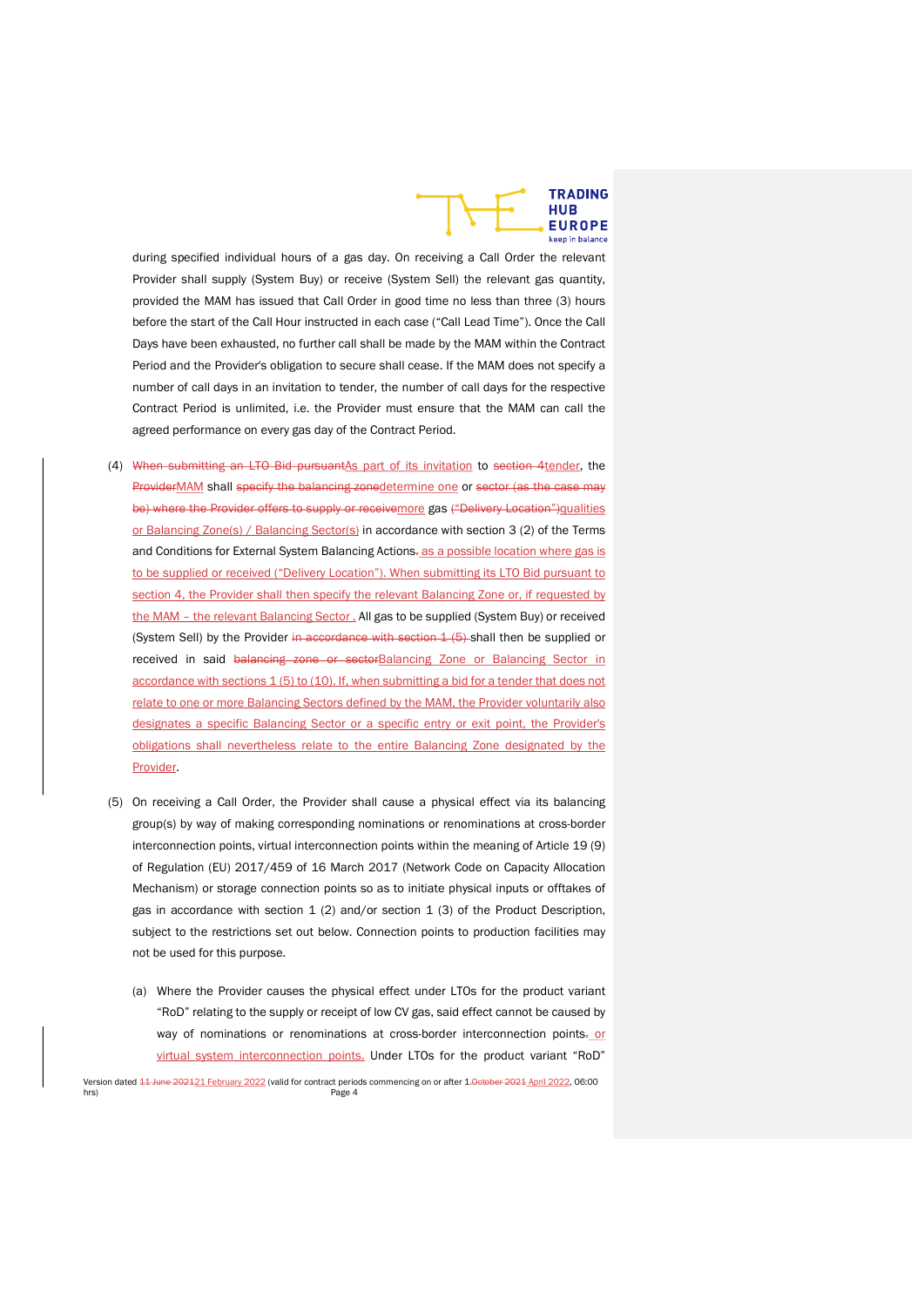

relating to the supply or receipt of high CV gas, Providers shall not be entitled to cause the required physical effect by way of nominations or renominations at cross-border interconnection points or virtual system interconnection points on the German-Dutch border.

In any case the Provider shall ensure for the product variant "RoD"

- that it causes physical inputs of gas in the form of a positive physical balance of the Provider's inputs and offtakes of gas in the agreed balancing zone or sectorBalancing Zone or Balancing Sector that at least corresponds to the quantity requested by the MAM in the relevant Call Order where it has agreed to supply gas to the MAM (System Buy),
- that it causes physical offtakes of gas in the form of a negative physical balance of the Provider's inputs and offtakes of gas in the agreed balancing zone or sectorBalancing Zone or Balancing Sector that at least corresponds to the quantity requested by the MAM in the relevant Call Order where it has agreed to receive gas from the MAM (System Sell).

Physical balance shall in each case mean the sum of the Provider's inputs of the data type "Entryso" minus the sum of the Provider's offtakes of the data type "Exitso" in the agreed balancing zoneBalancing Zone or sectorBalancing Sector. When determining this physical balance, inputs and offtakes of gas at entry and exit points that must not be used to cause the physical effect according to this Product Description shall not be taken into accountor the respective underlying terms and conditions of the tender shall not be taken into account. For entry and exit points which are allocated to more than one Balancing Zone or Balancing Sector, the inputs and offtakes at these entry and exit points shall as a rule be allocated in full to the Balancing Zone or Balancing Sector called, i.e. the inputs and offtakes shall not be allocated to the individual Balancing Zones or Balancing Sectors. The sameinput or offtake shall not be used multiple times for the purpose of causing a physical effect.

If, at the time of the Call Order, the Provider already has a corresponding physical flow in place (Entryso or Exitso nominations) in the form and amount of the required physical balance for all hours of the Call Order period and if the Provider wishes to use this physical flow to deliver on the Call Order, the Provider may in this case balance the quantity requested by the MAM at the Virtual Trading Point (VTP) in another balancing zone or sectorBalancing Zone in the gas quality of the Call Order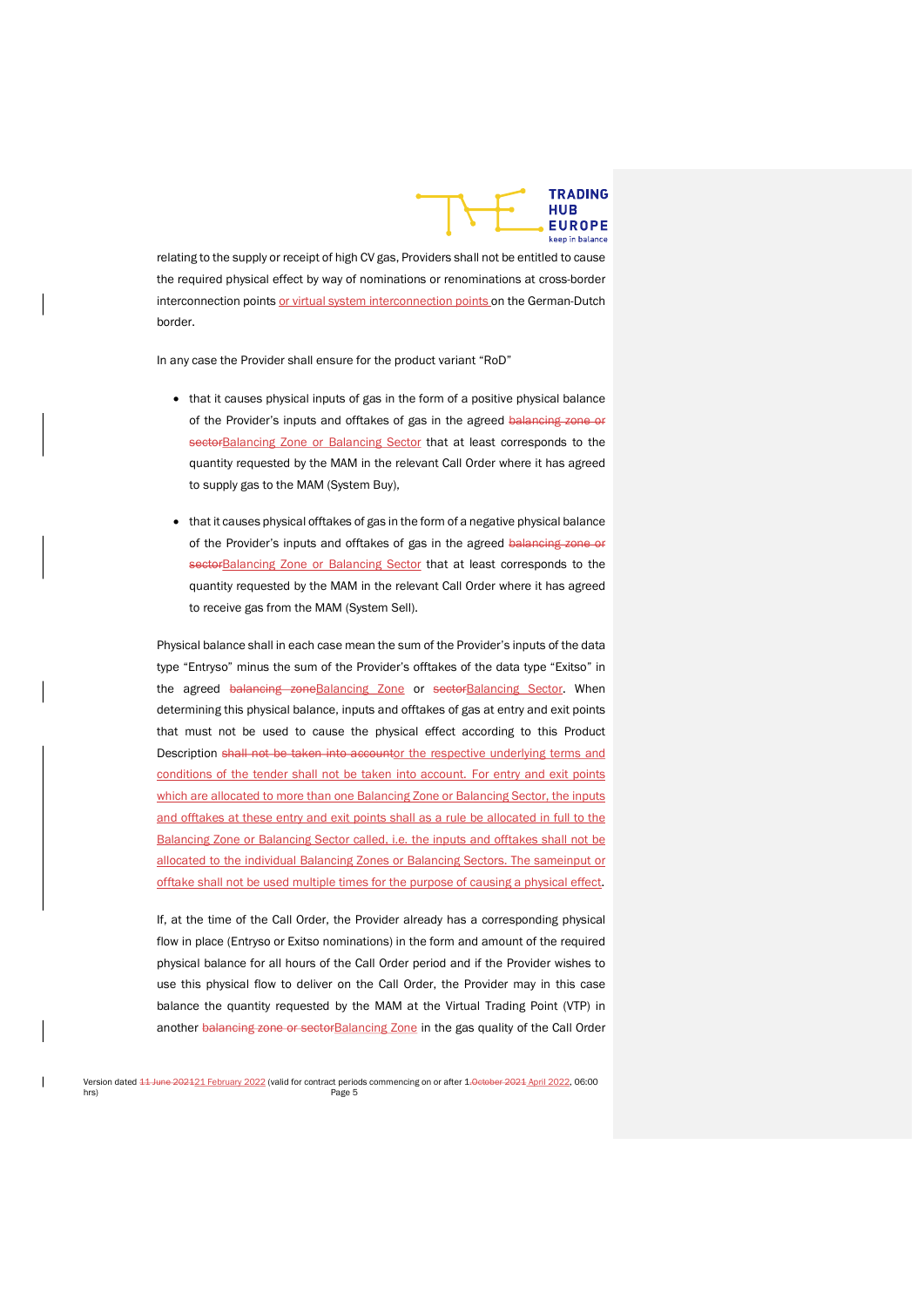

or at entry and exit points within the called Balancing Zone for which an exclusion of use otherwise applies, in order to avoid an over- or undersupply in its balancing group.

While the Provider supplies (System Buy) and/or receives (System Sell) gas quantities, nominations or renominations in the opposite direction of the MAM's Call Order will only be permitted to the extent that the required positive (System Buy) or negative (System Sell) physical balance can be guaranteed.

- (b) The Provider shall ensure for the product variant H
	- that it causes its physical inputs of gas to be increased, on balance, in the amount of the Call Order and/or its physical offtakes of gas to be reduced accordingly in the agreed balancing zone or sectorBalancing Zone or Balancing Sector where it has agreed to supply gas to the MAM (System Buy)
	- that it causes its physical offtakes of gas to be increased, on balance, and/or its physical inputs of gas to be reduced accordingly in the agreed balancing zone or sectorBalancing Zone or Balancing Sector where it has agreed to receive gas from the MAM (System Sell).

The change in the physical inputs or offtakes of the Provider shall be made in each case in relation to the hour (hour "H-1") that immediately precedes the Call Hour (hour "H"). The balance within the meaning of this sub-section shall also be the sum of the Entryso data series inputs minus the sum of the Exitso data series offtakes in the agreed balancing zone Balancing Zone or sector. Balancing Sector. The inputs or offtakes at all entry and exit points allocated to the called-off balaneing zoneBalancing Zone or sectorBalancing Sector shall be taken into account, irrespective of whether or not a prohibition of use pursuant to this Product Description or the respective underlying terms and conditions of the tender applies to individual points. In each case, the final nominated quantities according to allocation shall apply. If the MAM issues a Call Order for several delivery hours in immediate succession, the Provider shall only owe an additional change in physical inputs or offtakes from one hour to the next in the amount of the difference between the Call Order quantities of the respective two hours under consideration.

(6) The Provider is aware that in order to be able to comply with the above obligations the Provider must hold entry or exit capacity (as the case may be) for the Delivery Location (i.e. in the relevant balancing zoneBalancing Zone or sectorBalancing Sector) that is at least equal to the delivery rate offered by the Provider and that it is the responsibility of the Provider to procure the availability of this entry or exit capacity.

Version dated <del>11 June 202121 February 2022</del> (valid for contract periods commencing on or after 1.<del>0ctober 2021</del> April 2022, 06:00 hrs) Page 6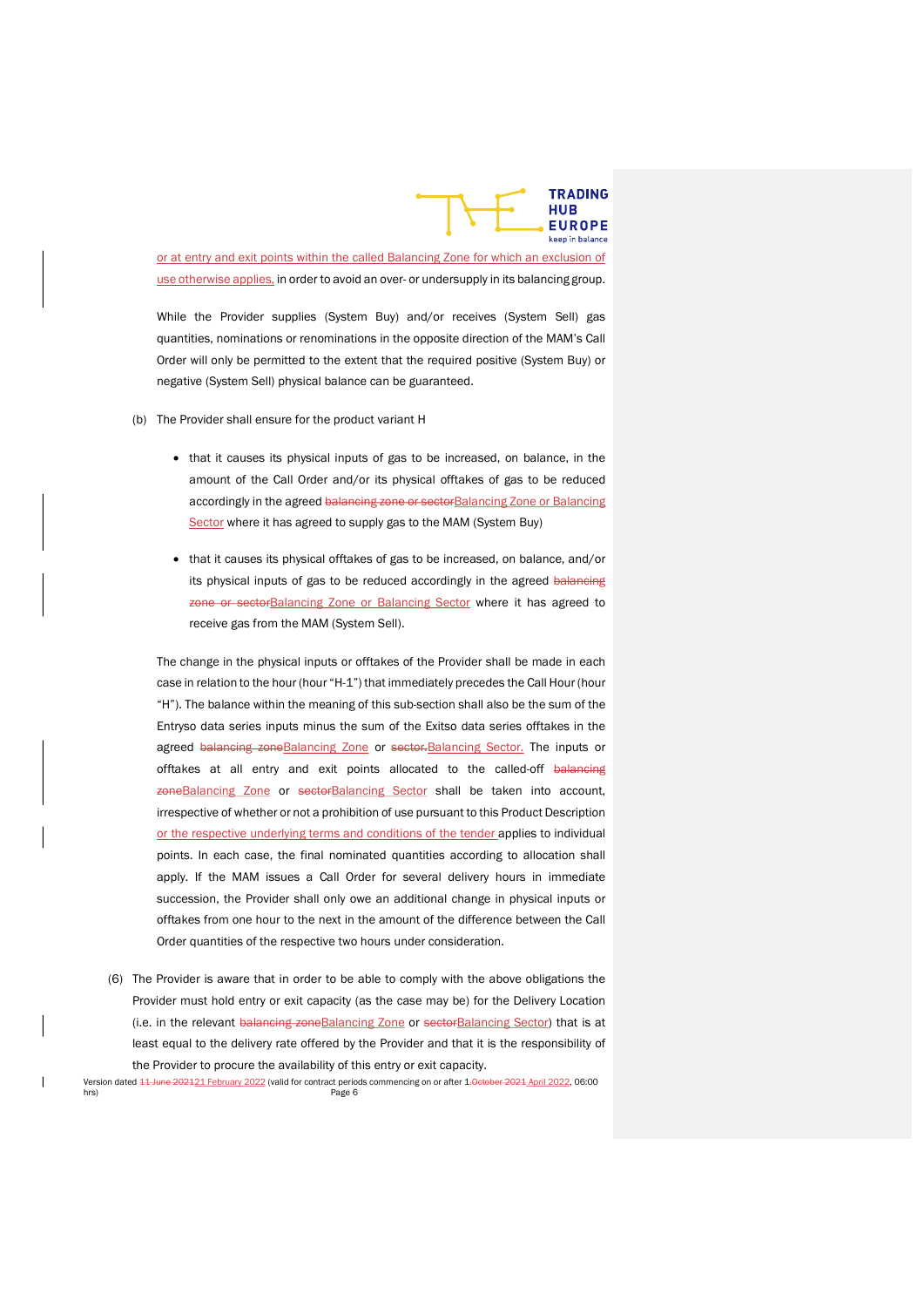

- (7) Other than described in section 1 (5) above, the Provider may also cause the required physical effect by securing that an end user who receives gas at an exit point equipped with a supply meter installation that records hourly consumption (each such exit point an "RLM Exit Point") and whose RLM Exit Point is registered to the balancing group of the Provider
	- reduces its demand in the instructed balancing zone or sectorBalancing Zone or **Balancing Sector accordingly where the Provider has agreed to supply gas to the** MAM (System Buy), or
	- increases its demand in the instructed balancing zone or sectorBalancing Zone or Balancing Sector accordingly where the Provider has agreed to receive gas from the MAM (System Sell).

Under call orders for the product variant "RoD", the Provider shall then procure throughout the relevant Call Hour that the physical offtakes made at one or several such RLM Exit Points (each a "Reference Exit Point", with eligible RLM Exit Points being those assigned to the allocation groups "RLMmT", i.e. RLM Exit Points with a flat allocation profile, or "RLMoT", i.e. RLM Exit Points with a structured allocation profile) are reduced (System Buy) or increased (System Sell) by an amount equal to the lot size agreed pursuant to section 2 of this Product Description (i.e. if the Provider uses several Reference Exit Points to deliver the required physical effect, the total offtake reduction or increase must be equal to this amount), with the offtake reduction or increase being measured in relation to the quantity of gas which was offtaken at the Reference Exit Point(s) in the hour in which the MAM issued the relevant Call Order (the "Demand Response Reference Quantity"). The sum of the actual hourly offtakes made at the Reference Exit Point(s) must not exceed (in the case of System Buy) or be less than (in the case of System Sell) the difference between the Demand Response Reference Quantity and the lot size agreed pursuant to section 2 below or (in the case of System Sell) be less than the sum of the reference quantity and the called capacity in any hour of the relevant Call Period. With regard to the inputs and offtakes of the Provider of the data series types Entryso and Exitso in the relevant balancing gas zoneBalancing Zone or sectorSector, section 1 (5) (a) sentence 7 shall apply mutatis mutandis.

Under Call Orders for the product variant "H" the Provider shall effect the change in the physical offtakes at the Reference Exit Points in relation to the hour (hour "H-1") that immediately precedes the hour for which the Call Order is made (hour "H"). The physical inputs and offtakes of the Provider of the data series types Entryso and Exitso in the

Version dated <del>11 June 202121 February 2022</del> (valid for contract periods commencing on or after 1.<del>October 2021</del> April 2022, 06:00<br>Page 7 hrs) Page 7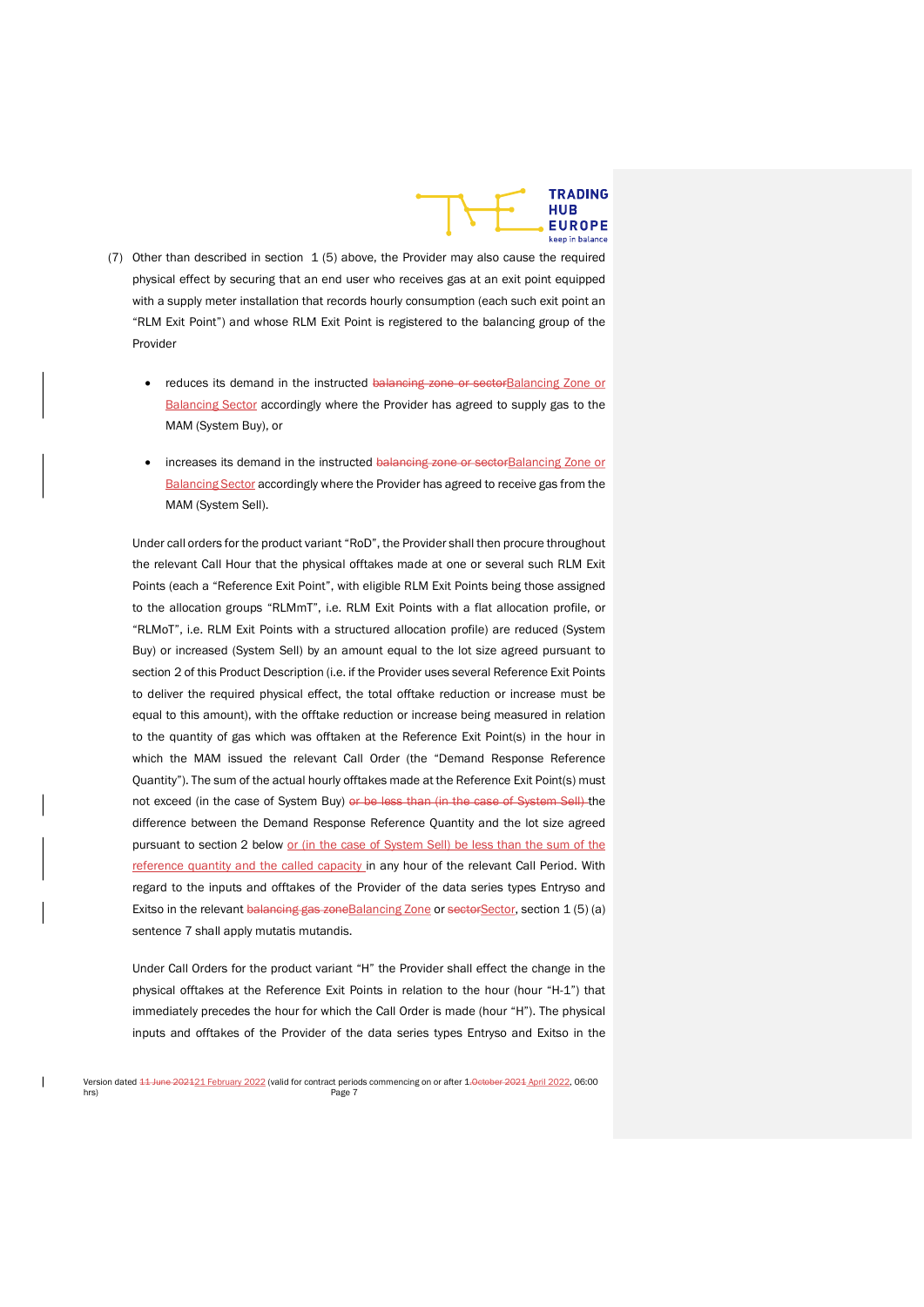

balancing gas zoneBalancing Zone or sectorSector for which the Call order was issued must not change on balance in the opposite direction to the call-off of the MAM.

The change in consumption made to cause the physical effect in accordance with this section 1 (7) shall be purposefully made in response to the Call Order and shall, in particular, not have already been initiated at the time of the Call Order.

(8) Under LTOs for the supply or receipt of gas in a specified single delivery hour (product variant "H") as defined in section  $1(2)$  above, the Provider shall ensure that the physical effect pursuant to section  $1$  (4) to  $1$  (7) above is delivered in the exact Call Hour for the gas quantity for which the Call Order was issued.

Where the Provider wishes to deliver the required physical effect via entry and/or exit points that are connected at distribution level, it should be noted that a gas flow change in the direction instructed in the Call Order in the requested magnitude must be effected both at the delivery point(s) of the system interconnection point(s) (SIP) connecting the relevant network to the network of the upstream transmission system operator (TSO) as well as at the actual point via which the physical effect is to be provided (RLM exit point or distribution-level storage connection point). As concerns the gas flow change at the SIP(s) in question, it should be noted that it must also be effected in relation to the hour (hour "H-1") that immediately precedes the Call Hour (hour "H"). In order to ensure this the Provider has an obligation to enter into contractual arrangements with the distribution system operator (DSO) concerned so that the DSO will ensure on the Provider's behalf that the physical effect caused by the Provider within the distribution network will actually be delivered at the SIP(s) to the TSO's network.

- (9) Delivering on the relevant Call Order by making use of the virtual gas quality conversion mechanism is not permitted.
- (10) Except where the effect is caused via an end user with an RLM Exit Point pursuant to section 1 (7) above, the physical effect shall always be caused by the Provider itself. The physical effect shall not be caused by any third parties.
- Version dated <del>11 June 202121 February 2022</del> (valid for contract periods commencing on or after 1.<del>0ctober 2021</del> April 2022, 06:00 Page 8 (11) If the Provider culpably breaches its obligations under this agreement, section 10 shall apply. In addition, the MAM shall have the right to issue a warning to the Provider. If the Provider again breaches its obligations under this agreement, even after having received a warning, the MAM shall also be entitled to exclude the Provider from participating in the next tenders for LTO and STB products. The MAM shall have the right, after due consideration of the individual case, to exclude the Provider for up to twelve (12) months after receipt of the written notification submitted by the MAM. The foregoing shall be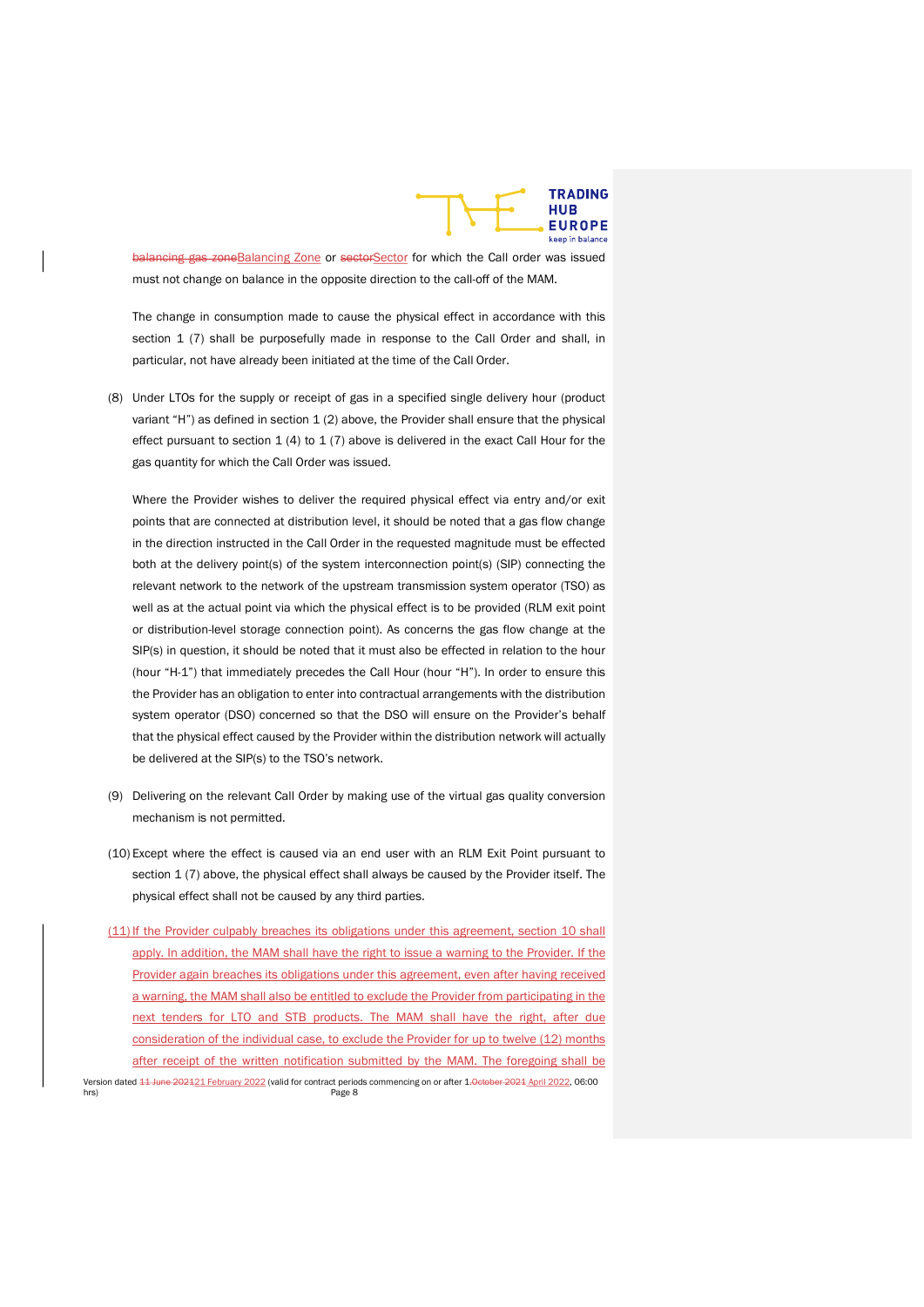

without prejudice to section 7 of the Prequalification Rules for Participation in the Bilateral Balancing Market and the Terms of Use for the Bidding Platform of the MAM.

### 2 Lot Size

- (1) Product variant "H": The lot size specified in an LTO Bid for the product variant "H" must correspond to a delivery rate of 10 MWh/h.
- (2) Product variant "RoD": The lot size specified in in the relevant LTO Bids for the product variant "RoD" must correspond to a delivery rate of at least 10 MWh/h. Bids may also specify a delivery rate greater than this minimum lot size, to be stated in MWh/h and expressed in whole numbers, up to a maximum lot size of 1,000 MWh/h.

#### 3 Pricing

- (1) Providers may specify a capacity charge in EUR for the duration of the entire Contract Period so as to remunerate the Provider for ensuring its ability to supply gas to (System Buy) or receive gas from (System Sell) the MAM. Where a capacity charge is specified, it will be applied constantly throughout the relevant Contract Period (i.e. it will not be subject to variation) and irrespective of whether the MAM issues any Call Orders or not. Where a Provider fails to specify a capacity charge, the capacity charge offered by the Provider will be recorded as zero (0).
- (2) On all gas quantities supplied (System Buy) or received (System Sell) by a Provider a commodity charge in EUR/MWh will be applied, which may result in a payment by the MAM or the Provider, as the case may be.

Formatiert: Einzug: Links: 0 cm, Erste Zeile: 0 cm

#### Submission of LTO Bids

- (1) In addition to the general provisions pursuant to sections 3 and 4 of the Terms and Conditions for External System Balancing Actions, the provisions of this section 4 shall apply to the submission of LTO bids.
- (2) All LTO Bids must specify at least the following information:

Version dated <del>11 June 202121 February 2022</del> (valid for contract periods commencing on or after 1.<del>0ctober 2021</del> April 2022, 06:00<br>Page 9 hrs) **Page 9**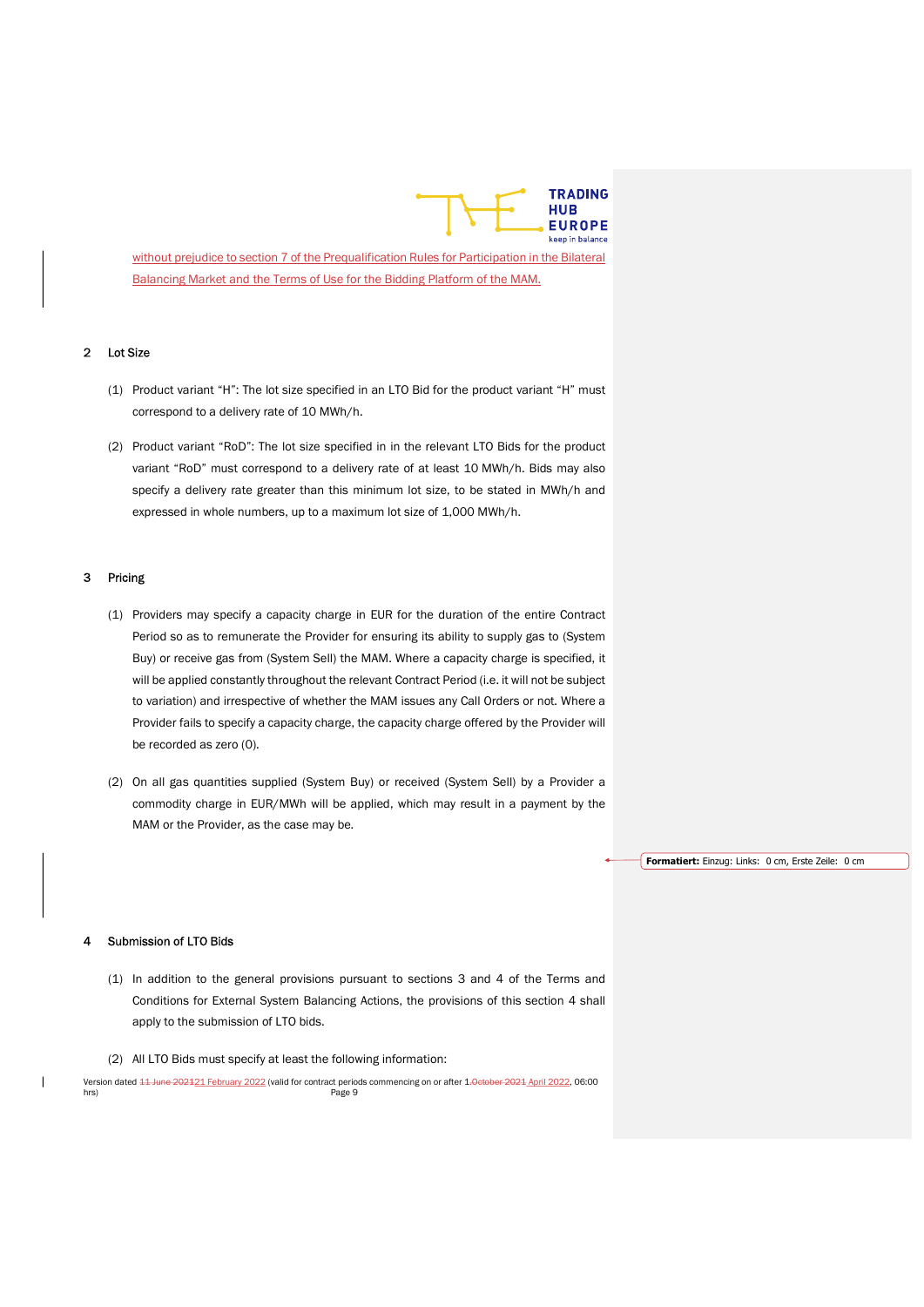

- the identity of the Provider,
- where the LTO Bid is for the product variant "RoD", the lot size offered pursuant to section 2 (2) above,
- whether the Provider offers to supply gas to the MAM (System Buy) or receive gas from the MAM (System Sell),
- the relevant Delivery Location<sup>2</sup>, i.e. the relevant balancing zone Balancing Zone or sectorBalancing Sector,
- the capacity charge offered pursuant to section 3 (1) above,
- the commodity charge offered pursuant to section 3 (2) above,
- the relevant balancing group number, which must be the number of a balancing group contract registered by the Provider for gas of the gas quality corresponding to the gas quality in the balancing zoneBalancing Zone or sectorBalancing Sector to which the LTO Bid relates (i.e. the Delivery Location).

#### 5 Acceptance of LTO Bids

(1) LTO Bids will generally be accepted in accordance with section 5 of the Terms and Conditions for External System Balancing Actions based on the projected cost as determined in accordance with sections 5 (2) to 5 (3) below.

All LTO Bids received will be ranked according to the projected specific cost in EUR/MWh (section 5 (2) (b) or section 5 (3) (b) below). Where this would result in a situation where a system balancing requirement cannot be appropriately met, especially, without limitation, where in the case of the product variant "RoD" the quantity to be contracted based on the lot sizes offered would exceed the MAM's requirement, the MAM will instead accept such combination of bids as meets (or exceeds) the MAM's requirement at the lowest cost possible (with due regard to the projected total cost in EUR according to section (2) (a) or section (3) (a) below).

(2) The calculations pursuant to section 5 (1) for LTO Bids received for the supply of gas quantities by a Provider (System Buy) with be carried out in accordance with the following formulae:

ay be deviations from the presentation on the bidding platform. The specifications of the Terms and Conditions for Sy Balancing Actions, this Appendix as well as the respective tender shall be binding. All other technically possible information provided by the Provider shall be provided on a voluntary basis and shall not become a binding part of the contract unless provided for in the aforementioned o

Version dated <del>11 June 202121 February 2022</del> (valid for contract periods commencing on or after 1.<del>October 2021</del> April 2022, 06:00 hrs) Page 10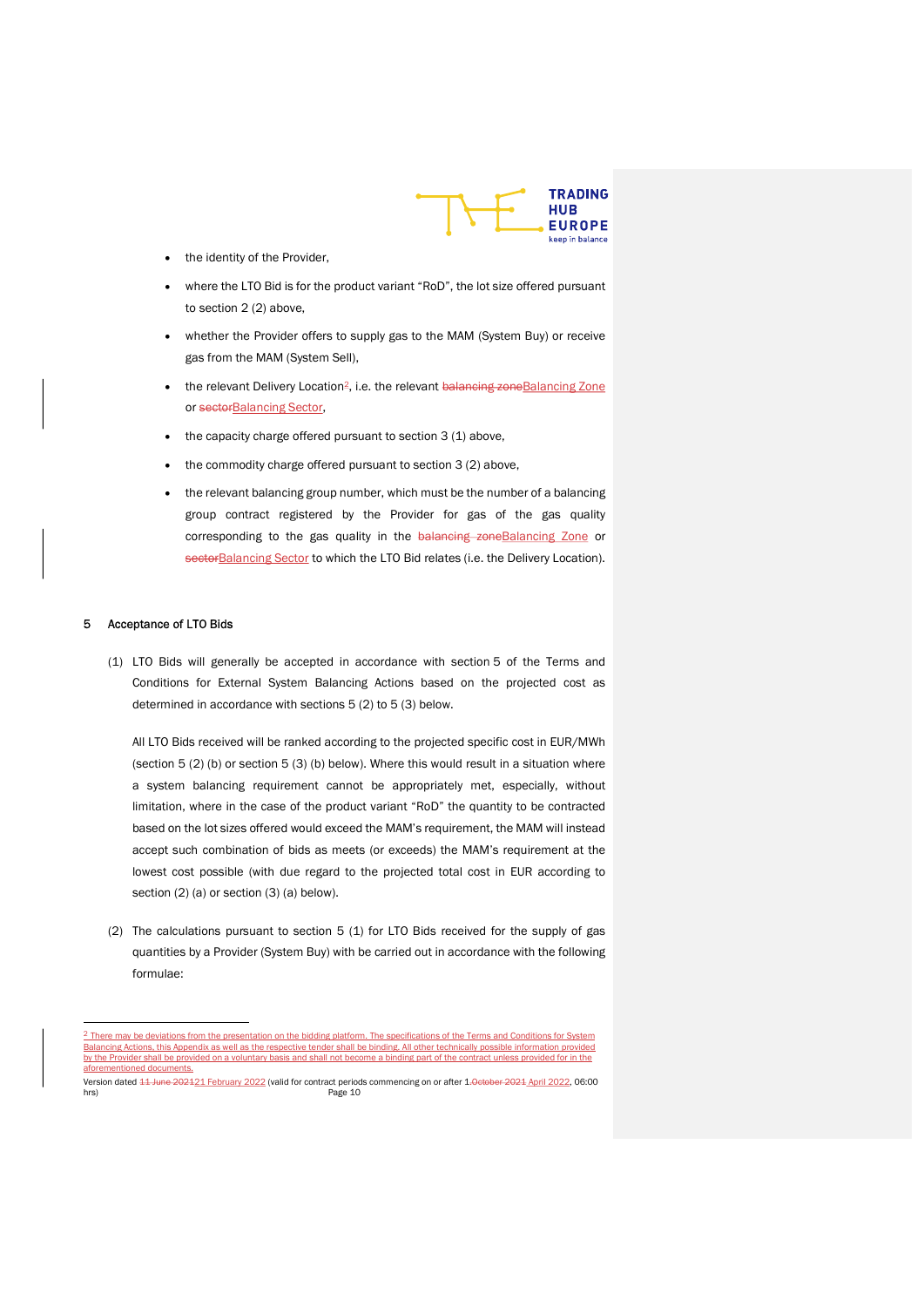

(a) The projected total cost will be determined according to the following formula:

|     | $PTC_{Buv} =$                                       | $(Cap + Com x LS x SD)$                                                                                                                                                                                                                                                                                      |
|-----|-----------------------------------------------------|--------------------------------------------------------------------------------------------------------------------------------------------------------------------------------------------------------------------------------------------------------------------------------------------------------------|
|     | where                                               |                                                                                                                                                                                                                                                                                                              |
|     | $PTC_{Buv} =$                                       | the projected total cost in EUR                                                                                                                                                                                                                                                                              |
|     | $Cap =$                                             | the capacity charge in EUR offered pursuant to section 3 (1)                                                                                                                                                                                                                                                 |
|     | $Com =$                                             | the commodity charge in EUR/MWh offered pursuant to section 3<br>(2)                                                                                                                                                                                                                                         |
|     | $LS =$                                              | the lot size in MWh/h offered by the Provider                                                                                                                                                                                                                                                                |
|     | $SD =$                                              | the projected service duration in hours; the service duration<br>expected in each case will be calculated by the MAM on the basis of<br>appropriate assumptions, particularly - provided any Call Orders<br>have been issued - based on historical data available for the<br>relevant period from past years |
| (b) | following formula:                                  | The projected specific cost of each LTO Bid will be determined according to the                                                                                                                                                                                                                              |
|     | $PC_{\text{Buv}} = PTC_{\text{Buv}}/(SD \times LS)$ |                                                                                                                                                                                                                                                                                                              |
|     | where                                               |                                                                                                                                                                                                                                                                                                              |
|     |                                                     | $PC_{\text{Buy}}$ = the projected specific cost in EUR/MWh                                                                                                                                                                                                                                                   |

| $\text{PTC}_{\text{Buv}} =$ | as defined in section 5 (2) (a) above |
|-----------------------------|---------------------------------------|
| $IS =$                      | as defined in section 5 (2) (a) above |

- $SD =$  as defined in section  $5(2)(a)$  above
- (3) The calculations pursuant to section 5 (1) for LTO Bids for the receipt of gas by a Provider (System Sell) will be made using the following formulae:
	- (a) The projected total cost of each LTO Bid will be determined according to the following formula:

| $PTC_{\text{Self}}$ = | Cap - Com x LS x SD                   |
|-----------------------|---------------------------------------|
| where                 |                                       |
| $PTC_{\text{Self}}$ = | the projected total cost in EUR       |
| $Cap =$               | as defined in section 5 (2) (a) above |

 $\mathbf{I}$ 

Version dated <del>11 June 2021</del>21 February 2022 (valid for contract periods commencing on or after 1<del>.0ctober 2021</del> April 2022, 06:00<br>hrs) Page 11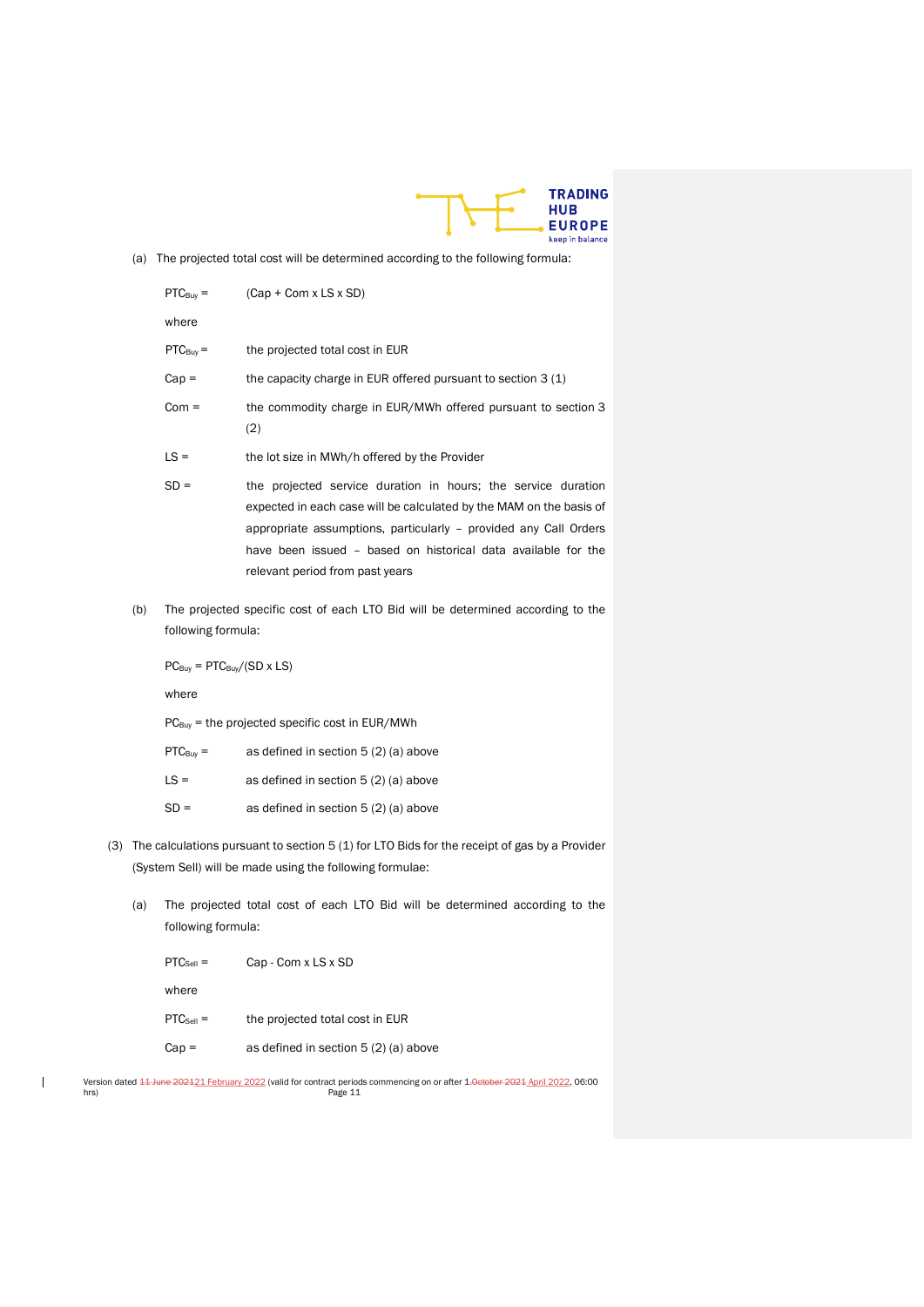

| $Com =$ | as defined in section 5 (2) (a) above |
|---------|---------------------------------------|
| $IS =$  | as defined in section 5 (2) (a) above |
| $SD =$  | as defined in section 5 (2) (a) above |

(b) The projected specific cost will be determined according to the following formula:

 $PC_{\text{Self}} = PTC_{\text{Self}}/(SD \times LS)$ 

where

PC<sub>Sell</sub> = the projected specific cost in EUR/MWh

| $\text{PTC}_{\text{Self}}$ = | as defined in section 5 (3) (a) above |  |
|------------------------------|---------------------------------------|--|
|------------------------------|---------------------------------------|--|

| LS = | as defined in section 5 (2) (a) above |
|------|---------------------------------------|
|------|---------------------------------------|

| $SD =$ | as defined in section 5 (2) (a) above |
|--------|---------------------------------------|
|--------|---------------------------------------|

#### 6 Call Order

- (1) In addition to the general provisions pursuant to section 6 of the Terms and Conditions for External System Balancing Actions, the provisions of this section 6 shall apply to the process of issuing of Call Orders.
- (2) The MAM will issue a Call Order under a contract for balancing products by sending a message in the MAM-specific REQEST data format ("MAM-REQEST") to the Provider. The Provider shall confirm receipt of the Call Order with a confirmation message in the corresponding MAM-specific REQRES data format ("MAM-REQRES"). This reconfirmation message is for control purposes only and does not affect the validity of the Call Order in respect of the relevant Balancing Product.
- (3) In the event that a Call Order cannot be issued using MAM-REQEST for technical reasons, the Bidder shall be informed by telephone and by e-mail or in another suitable manner in text form via the contact point specified by the Bidder as part of prequalification process. In this case, the Provider shall confirm the Call Order accordingly by telephone and by email or by other suitable means in text form. This reconfirmation is for control purposes only and does not affect the validity of the Call Order in respect of the relevant Balancing Product.
- (4) It is hereby pointed out that the available LTO Bids for the product variant RoD ranked at rank 4 will be included in a combined Merit Order List (MOL) together with the bids placed

Version dated <del>11 June 202121 February 2022</del> (valid for contract periods commencing on or after 1.<del>October 2021</del> April 2022, 06:00 hrs) Page 12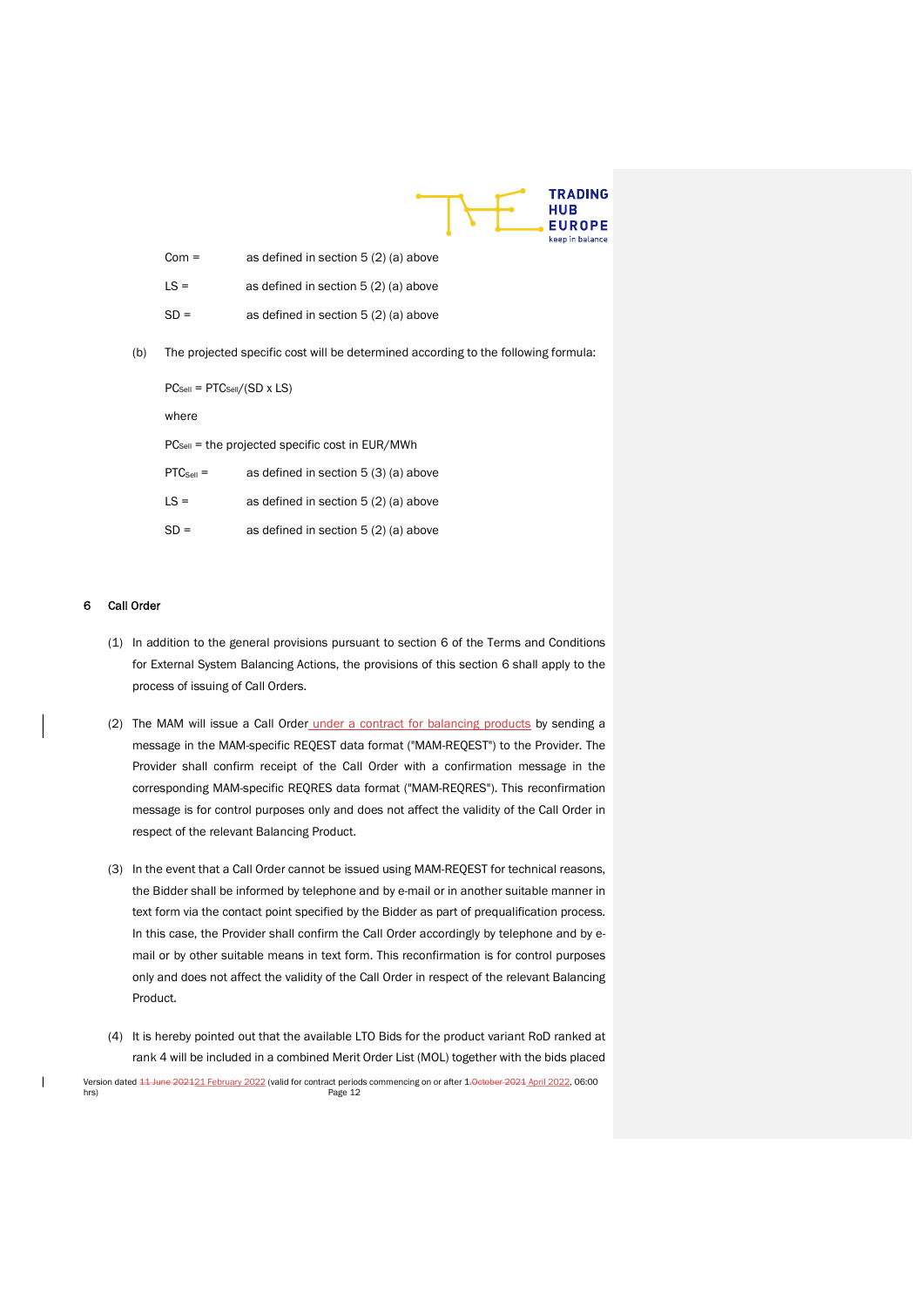

for the Short Term Balancing (STB) Services Product if both are found to be equally suitable, taking into account the Delivery Location selected for the supply or receipt of the gas and the Lead Time, insofar as an STB invitation to tender has been issued. The Call Orders for the LTO Bids will be issued in accordance with section 6 of the Terms and Conditions for External System Balancing Actions.

### 7 Test Call Orders

- (1) The MAM shall have the right to occasionally issue Call Orders outside the MOL pursuant to section 6 of the Terms and Conditions for External Balancing Actions for the purpose of testing the functioning of the relevant systems and the reliability of the contracted LTOs available (each such Call Order a "Test Call Order") without providing advance notice of this to the relevant Provider.
- (2) In particular, without limitation, Test Call Orders pursuant to section 7 (1) above may be issued to a Provider where considerable time has passed since an LTO Call Order was last issued to the Provider or where there is objective evidence indicating that the Provider may not duly comply with its obligations on receiving a Call Order.
- (3) The MAM will publish the Test Call Order on its website as an MOL deviation. In all other respects, Test Call Orders are regular Call Orders to which the other provisions of the Terms and Conditions for External System Balancing Actions, with the exception of section 12, and the provisions of this Product Description apply without restriction.

#### 8 Processing of Call Orders at the VTP

- (1) For each Call Order issued by the MAM, the MAM will on behalf of the relevant Provider as well as in its own name make a nomination (single-sided nomination) at the VTP in accordance with the provisions set out in section 8 (2) below for a gas quantity in the relevant gas quality (high CV gas or low CV gas) equal to the quantity stated in the corresponding REQEST message. As part of this process, the quantities of several of the Provider's bids for which the MAM has issued Call Orders will be nominated together in the respective balancing group for each gas quality.
- Version dated <del>11 June 202121 February 2022</del> (valid for contract periods commencing on or after 1.<del>October 2021</del> April 2022, 06:00 (2) Where a Call Order is issued for the supply (System Buy) of gas by a Provider under a Contracted LTO, the MAM will submit an output nomination at the VTP for gas to be offtaken from the Provider's balancing group as specified pursuant to section 4 (2) above

Page 13

 $\overline{\phantom{a}}$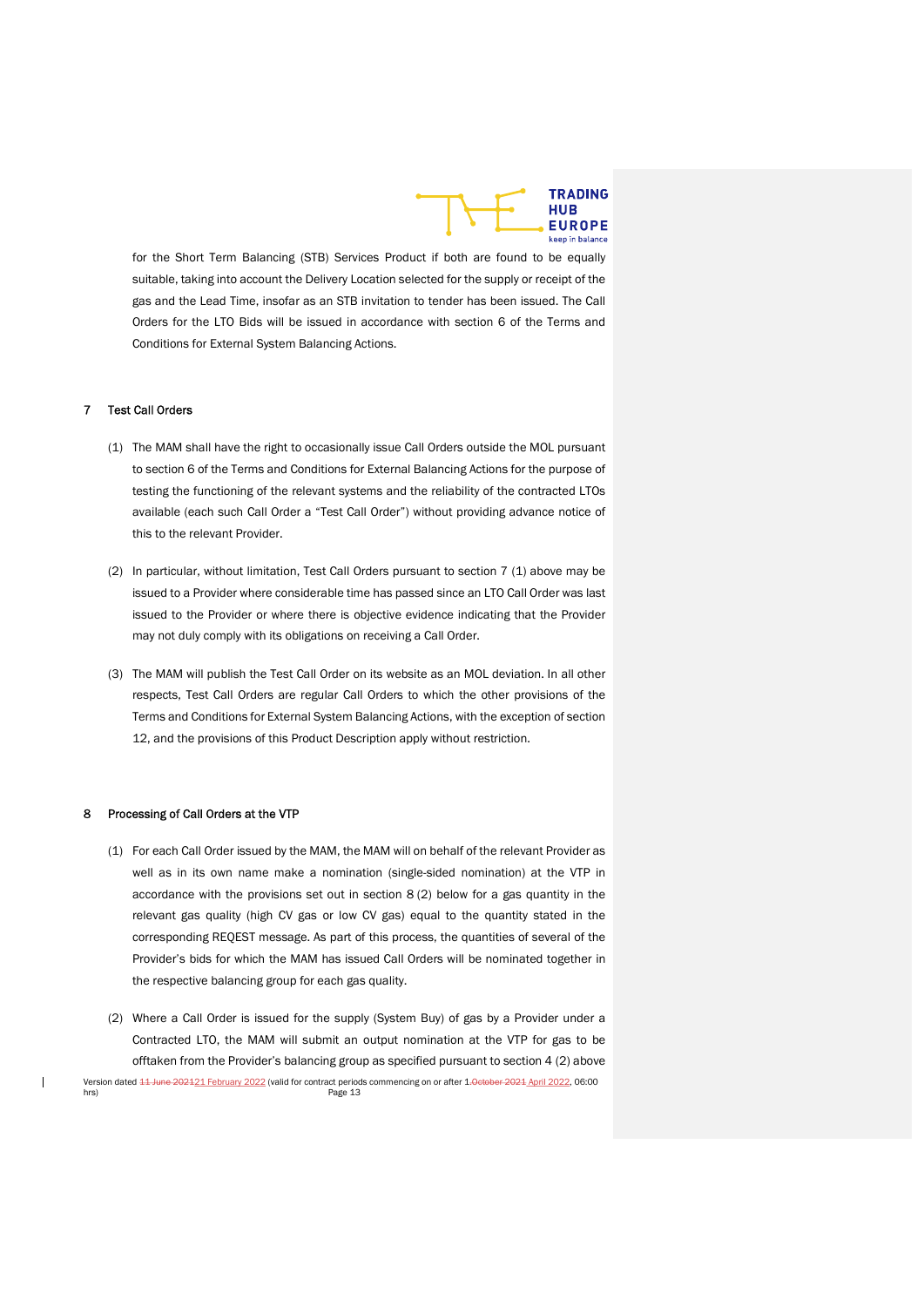

("VTP Output Nomination"). Where a Call Order is issued for the receipt (System Sell) of gas by a Provider under a Contracted LTO, the MAM will submit an input nomination at the VTP for gas to be delivered to the Provider's balancing group as specified pursuant to section 4 (2) above ("VTP Input Nomination").

- (3) A fee levied for the use of the VTP will also be levied for the nomination of gas quantities as part of Call Orders issued in accordance with this Product Description.
- (4) The transfer of title in respect of the gas quantities supplied or received as well as the transfer of risk between the Parties shall take place at the VTP for the agreed gas quality (high CV gas or low CV gas).

#### 9 Provider's Duty to Prove Compliance with Contractual Obligations

- (1) On request by the MAM the Provider shall prove in a suitable manner that it has duly complied with its obligations under this Product Description or that it is able to do so (as the case may be), especially, without limitation, its obligation to ensure its ability to supply (System Buy) or receive (System Sell) gas at all times in accordance with section 1 (2) and/or (3) hereinabove and, in the case of a Call Order being issued, its obligation to cause the required physical effect in accordance with sections  $1(4)$  to  $(10)$  hereinabove, respectively.
- (2) The Provider agrees to the MAM requesting relevant evidence and data from the competent network operator, if required.

#### 10 Penalty

(1) If in any single or several hours of a Contract PeriodAllowing the MAM to buy (System Buy) or sell (System Sell) gas quantities in accordance with this Product Description constitutes an important market-related measure pursuant to section 16 (1) para. 2 of the Energy Industry Act (EnWG) for the purpose of ensuring network stability and security. For this reason, the MAM will levy a contractual penalty in accordance with sections 10 (2) below if a Provider fails to comply with its obligations under this Product Description, whether either in whole or in part, the Provider shall pay a penalty to the MAM in accordance with sections 10 (2) and 10 (3) below in any single hour or several hours of a Contract Period.

Version dated <del>11 June 202121 February 2022</del> (valid for contract periods commencing on or after 1.<del>0ctober 2021</del> April 2022, 06:00 hrs) Page 14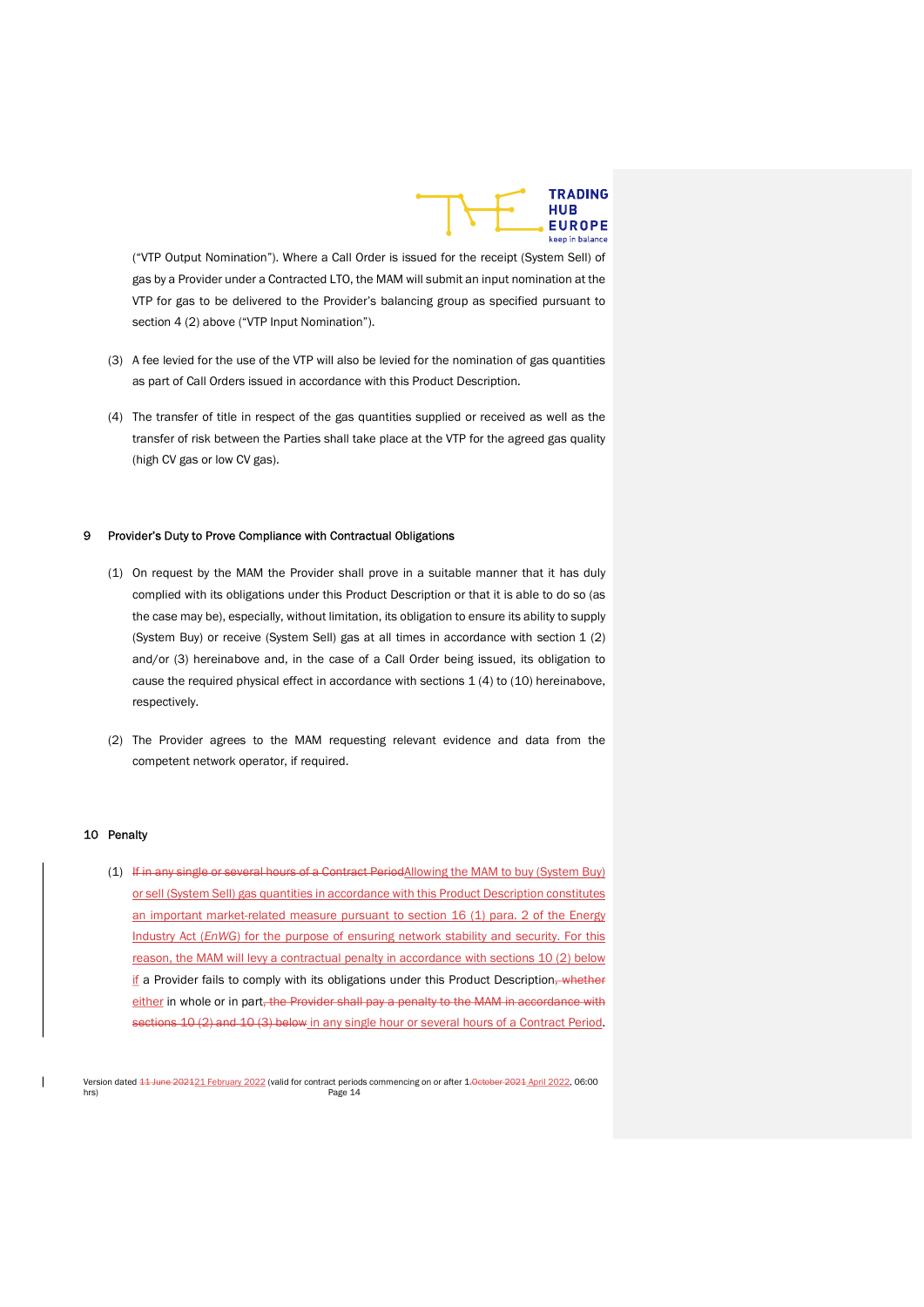

The foregoing shall not apply where the Provider submits evidence to the MAM that it cannot be held responsible for the breach in question.

(2) Where upon receipt of a Call Order the Provider has breached its obligations under this Product Description, whether in whole or in part, the(2) The amount of the penalty to be applied shall be determined in accordance with the following formula:

 $P<sub>G</sub> = (SR<sub>G</sub> + PS<sub>G</sub>) * F<sub>G</sub>$ 

 $P = (CF + CC) * PR$ 

where

 $P_{\rm E}$  = Penalty in EUR due for any breach of obligations

 $CF =$  Call Fee in EUR due for the Call Order in EUR

SRc = Shortfall Rate of the Call Order, as determined in accordance with the formula below

PS<sub>C</sub> = Penalty Surcharge applicable to the Call Order Shortfall Rate, as determined in accordance with the table below

 $F<sub>C</sub>$  = Fee due for the Call Orderday pursuant to section 8 (1) and (2) of the Terms and Conditions for External System Balancing Actions, determined across all calls made by the MAM for the LTO contract affected by the breach of obligations on the respective gas day; if the MAM has accepted several of the Provider's bids, they will be treated as a single LTO contract within the meaning of section 3 (3) of the Terms and Conditions for System Balancing Actions for each single tender, product variant, call direction and Balancing Zone or Balancing Sector

TheCC = The total Capacity Charge in EUR agreed between the MAM and the Provider for the relevant Contract Period in respect of the LTO Contract affected by the breach of obligations pursuant to 3<sub>1</sub>0), irrespective of which and how many lots were called under the LTO Contract on the respective Call Day

 $PR =$  Applicable penalty rate determined according to the table below

To determine the penalty rate, the MAM will first determine the Shortfall Rate for the Call Order according to the following formula:

 $SR<sub>C</sub> = SQ<sub>C</sub> + CQ<sub>C</sub>$ 

 $SR =$  SQ / CQ

where

Version dated <del>11 June 202121 February 2022</del> (valid for contract periods commencing on or after 1.<del>0ctober 2021</del> April 2022, 06:00 hrs) Page 15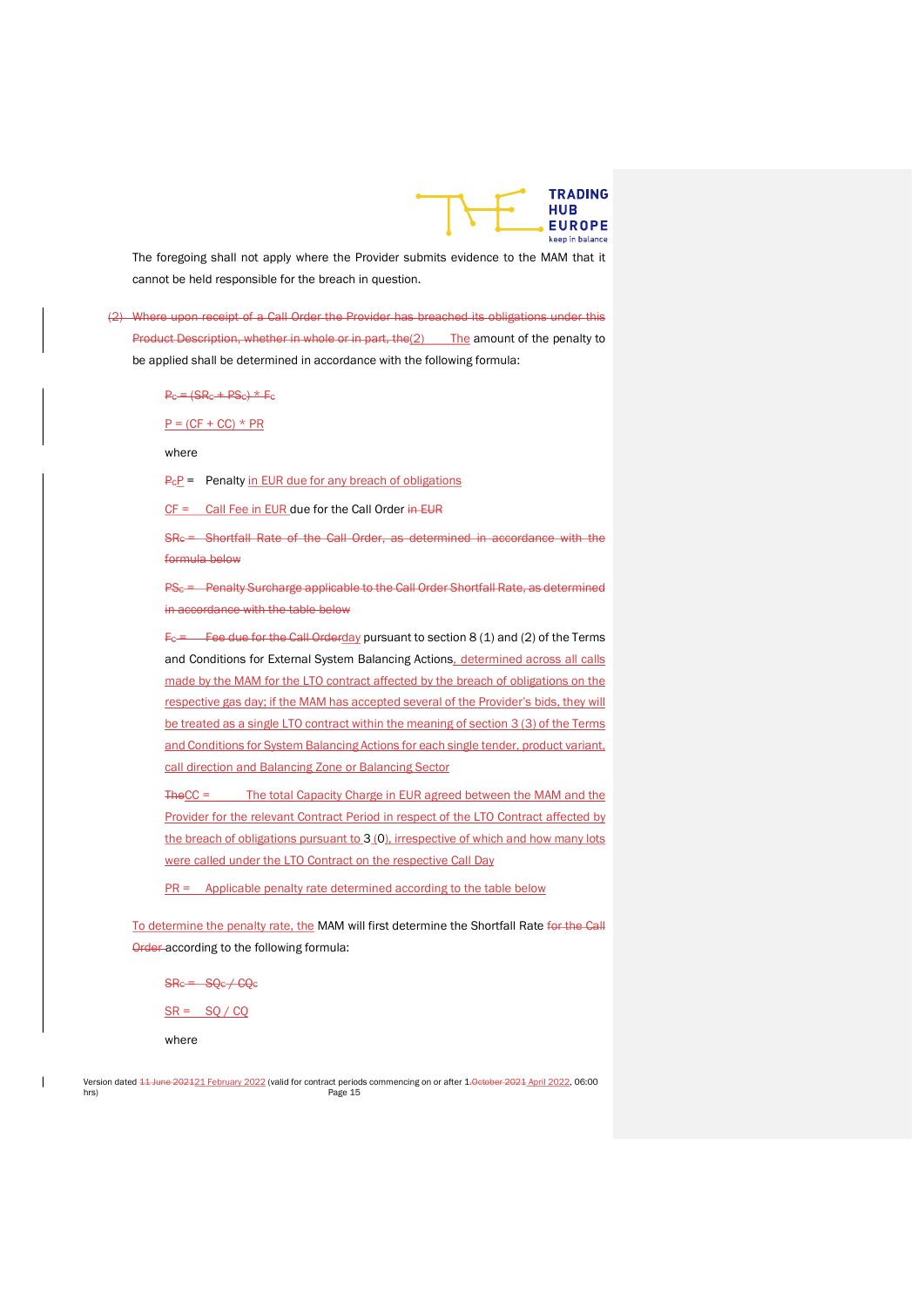

 $SRSSE$  = Shortfall Rate in percent (rounded to two decimal places in accordance with good commercial practice) as determined for the Call **OrderDay** in question  $SQcSO$  = Shortfall Quantity of the Call Order in kWh, i.e. the requested quantity for

which a physical effect was not or not properly delivered, determined via all calls of the MAM for the respective LTO contract affected by the breach of duty on the respective gas day

 $CQ_{c}CQ$  = Call Quantity of the Call  $Q_{r}CQ$  in kWh, i.e. the total quantity of gas requested from the Provider as part of the relevant Call Orderon the respective gas day under the LTO contract affected by the breach

hat formatiert: Schriftart: Arial, 12 Pt.

The applicable Penalty Surcharge according Rate to the table below shall be addedapplied to thea given Shortfall Rate thus determined ("Penalty Rate"): is shown in the table below:

|    | <b>Shortfall Rate</b> |        | <b>Penalty SurchargeRate</b> |  |
|----|-----------------------|--------|------------------------------|--|
|    | from $(>)$            | to (≤) |                              |  |
| 5% | $+0%$                 |        |                              |  |
|    | 5%                    | 20%    | $+5%$                        |  |
|    | 20%                   | 40%    | $+10%$                       |  |
|    | 40%                   | 60%    | $+15%$                       |  |
|    | 60%                   | 80%    | $+20%$                       |  |
|    | 80%                   | 100%   | $+25%$                       |  |

|                 | <b>Formatierte Tabelle</b> |
|-----------------|----------------------------|
|                 |                            |
|                 |                            |
|                 |                            |
|                 |                            |
|                 |                            |
| --------------- | <b>Formatierte Tabelle</b> |
|                 |                            |
|                 |                            |
|                 |                            |
|                 |                            |

The maximum contractual penalty to be paid by the Provider pursuant to this sectionper LTO contract shall then be determined by applying the Penalty Rate to the be limited per

Version dated <del>11 June 202121 February 2022</del> (valid for contract periods commencing on or after 1.<del>October 2021</del> April 2022, 06:00<br>
Page 16 hrs) Page 16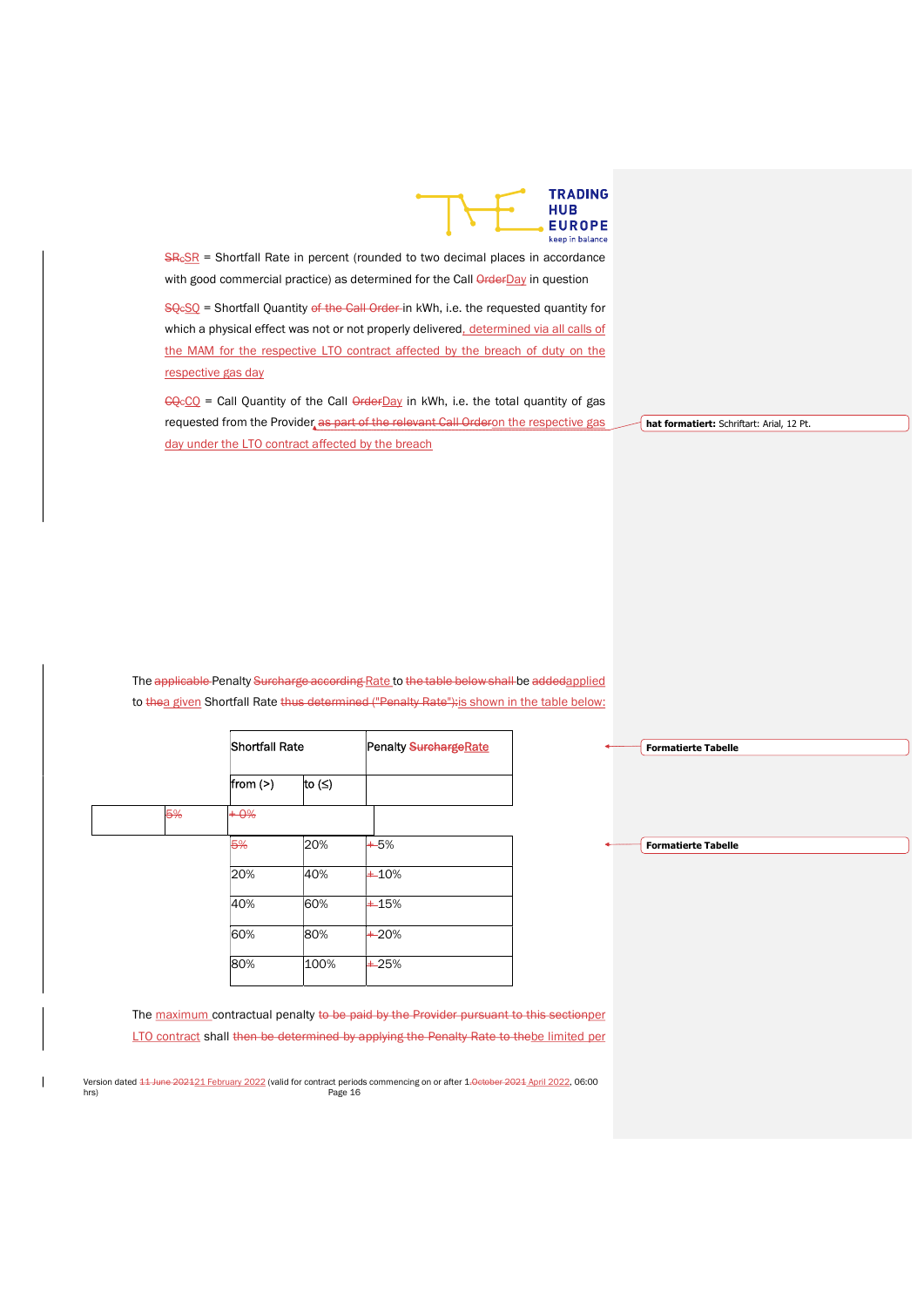

Call Fee pursuant to section 8 (1) and (2) of the Terms and Conditions for External System Balancing Actions.

(3) In addition, the MAM shall levy a contractual penalty for each month with at least one Call Order ("Call Month") in which the Provider has breached its obligations under this Product Description in whole or in part, the amount of which shall be determined in accordance with the following formula:

 $P_M = (SR_M + PS_M) * CapM$ 

where

P<sub>M</sub> = Penalty due for the Call Month in EUR

SR<sub>M</sub> = Shortfall Rate of the Call Month, as determined in accordance with the formula below

PS<sub>M</sub> = Penalty Surcharge applicable Shortfall Quantity of the Call Month, as determined in accordance with the above table

 $Cap_M =$  ShareDay to 50 per cent of the Capacity Charge agreed for the CC" as defined above and additionally per Contract Period that is attributable to the Call Month pursuant to section 3 (1)to 100 per cent.

In the first step, the MAM will also determine the Shortfall Rate for each Call Month after the Contract Period according to the following formula:

 $SR_M = SQ_M + CQ_M$ 

where

SR<sub>M</sub> = Shortfall Rate in percent (rounded to two decimal places in accordance with good commercial practice) as determined for the Call Month in question

SQM = Shortfall Quantity of the Call Month in kWh, i.e. the quantity requested in the Call Month for which a physical effect was not or not properly delivered

 $CQ_M =$  Call Quantity in kWh, i.e. the total quantity of gas requested from the Provider in the relevant Call Month

The applicable Penalty Surcharge according to the table in this section 10 (2) shall be added to the Shortfall Rate thus determined (Penalty Rate).

Version dated <del>11 June 202121 February 2022</del> (valid for contract periods commencing on or after 1.<del>0ctober 2021</del> April 2022, 06:00 hrs) Page 17

Formatiert: Einzug: Links: 1,5 cm, Abstand Vor: Automatisch, Nach: 12 Pt.